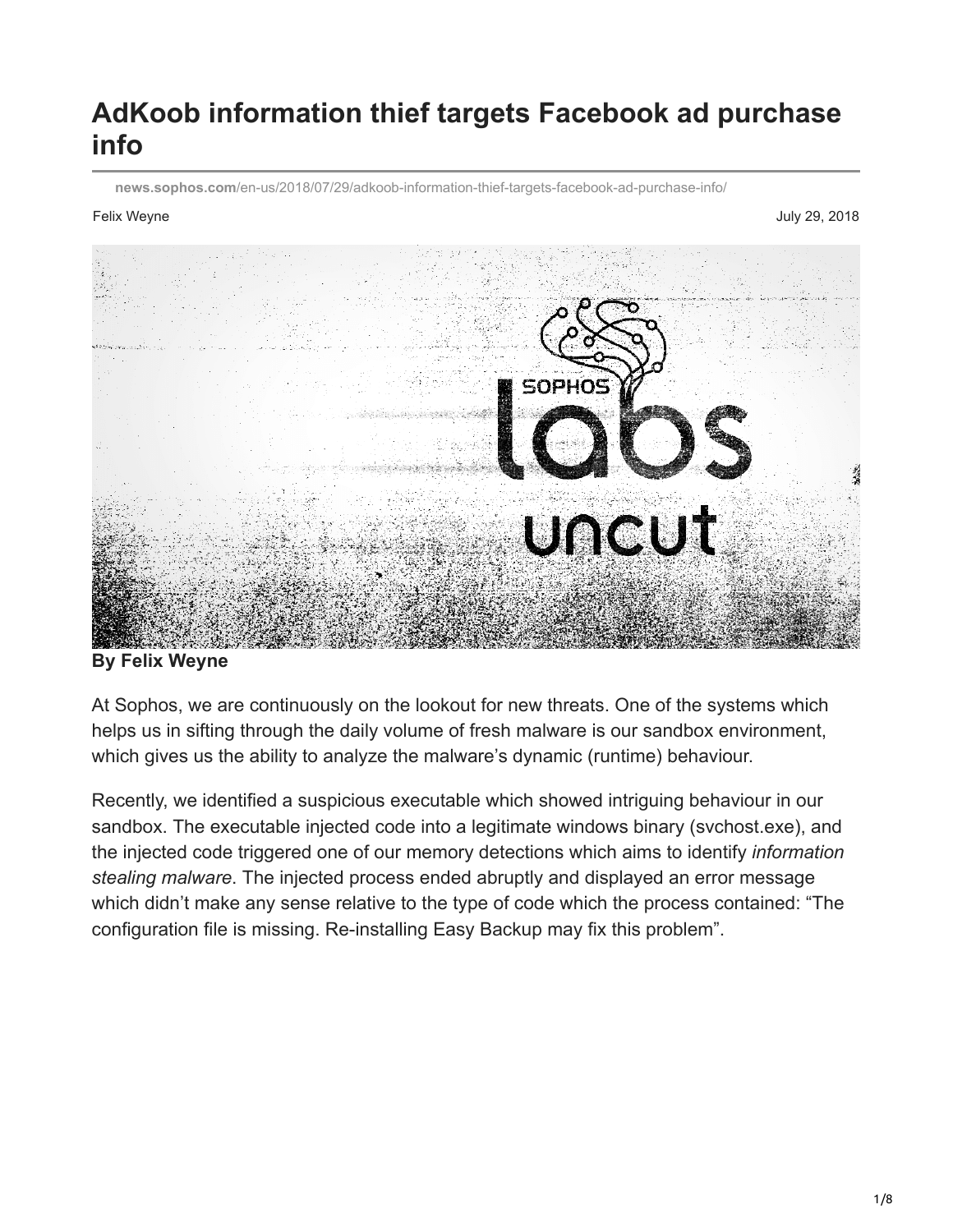

displayed by AdKoob

This odd behaviour prompted us to analyze the malware in depth. We took a jump down the rabbit hole, leading to the discovery of a previously undocumented threat, which we're calling AdKoob. It's a credential stealing malware with a twist: It also exfiltrates data from your Facebook account to an unknown recipient.

### **Evading detection and sandbox**

In its effort to avoid being detected, the main AdKoob executable is double-packed: First, with the open source UPX packer, and then with a custom injector. The custom injector uses a technique called process hollowing to map the malware code in a suspended instance of the Windows Service Host executable. Once mapped, the injector resumes the Service Host process, at which point the malicious code runs, and the fake error message pops up.

But when we disassembled AdKoob, we quickly figured out why it throws a fake error message: AdKoob starts its execution by checking if there is a command line argument present. If there isn't one, it throws an error, but in one sample I analyzed, it looks for an argument of either '/1c9542b2a8cb' or '/mode=debug' .



Image two: Disassembled start of AdKoob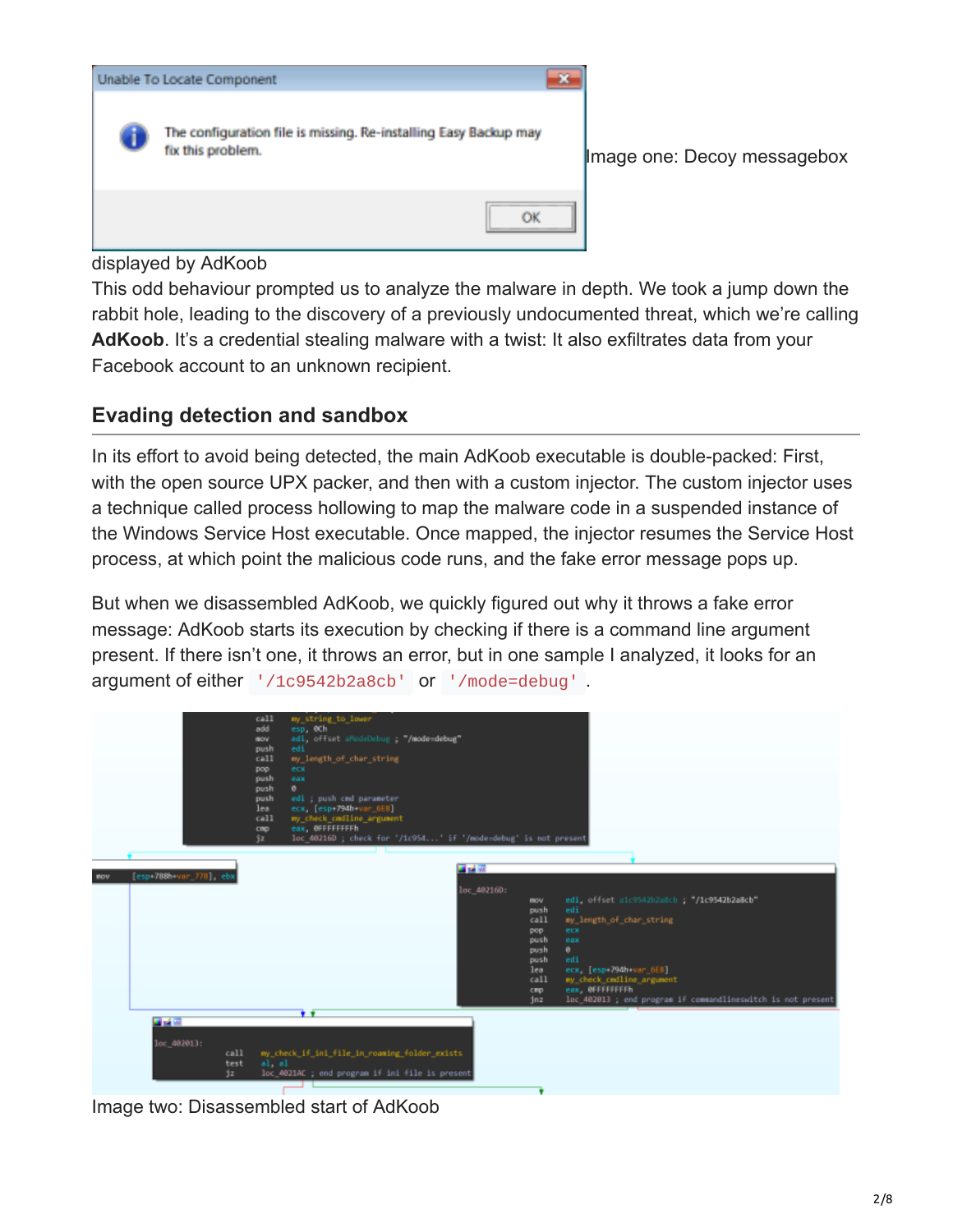If whatever process starts the malware passes it the correct argument, AdKoob continues its execution by checking for the presence of 'FC29FA0894FE.ini' in %appdata% , which functions as a breadcrumb to ensure the malware only gets executed once. If the breadcrumb file exists, the malware terminates immediately.

Using a built-in command line parameter check is a simple yet crafty anti-sandbox technique, since it is unlikely that an automated sandbox will know in advance which parameter it needs to pass to the executable in order to trick it into revealing its true colours.

# **Stealing browser credentials**

Once all the evasion checks are satisfied, AdKoob starts its first core task: stealing usernames and passwords saved in the browser. To achieve this goal, AdKoob directly accesses the file and registry locations where various browsers store the credentials.

AdKoob has to use a few tricks in order to steal data from different browsers. For Chrome and older versions of Firefox (prior to version 58), it does a SQL query against the SQLite database that these browsers store on disk ( moz\_logins for Firefox, and logins for Chrome).

SELECT encryptedUsername, encryptedPassword, formSubmitURL FROM moz\_logins SELECT origin\_url, username\_value, password\_value FROM logins

AdKoob accesses the SQLite databases by filename:

```
signons.sqlite (Firefox's SQL credential database)
Google\Chrome\User Data\Default\Login Data (path to Chrome's database)
```
Recent versions of Firefox store credentials within a JSON file, which AdKoob is also able to query.

Additionally AdKoob looks for saved login form credentials of Internet Explorer in the following registry location:

Software\Microsoft\Internet Explorer\IntelliForms\Storage2

AdKoob is able to extract Internet Explorer's saved 'Basic Access Authentication' credentials (these are used by certain web applications, sent within specific HTTP headers). It uses the GUID string required to generate the cryptographic salt that protects the saved credentials, and the prefix needed to distinguish the saved basic access credentials from other credentials in the vault.

abe2869f-9b47-4cd9-a358-c22904dba7f7 (GUID string used as cryptographic salt) Microsoft\_WinInet (Prefix to identify stored Basic access authentication credentials)

# **Exfiltrating harvested credentials**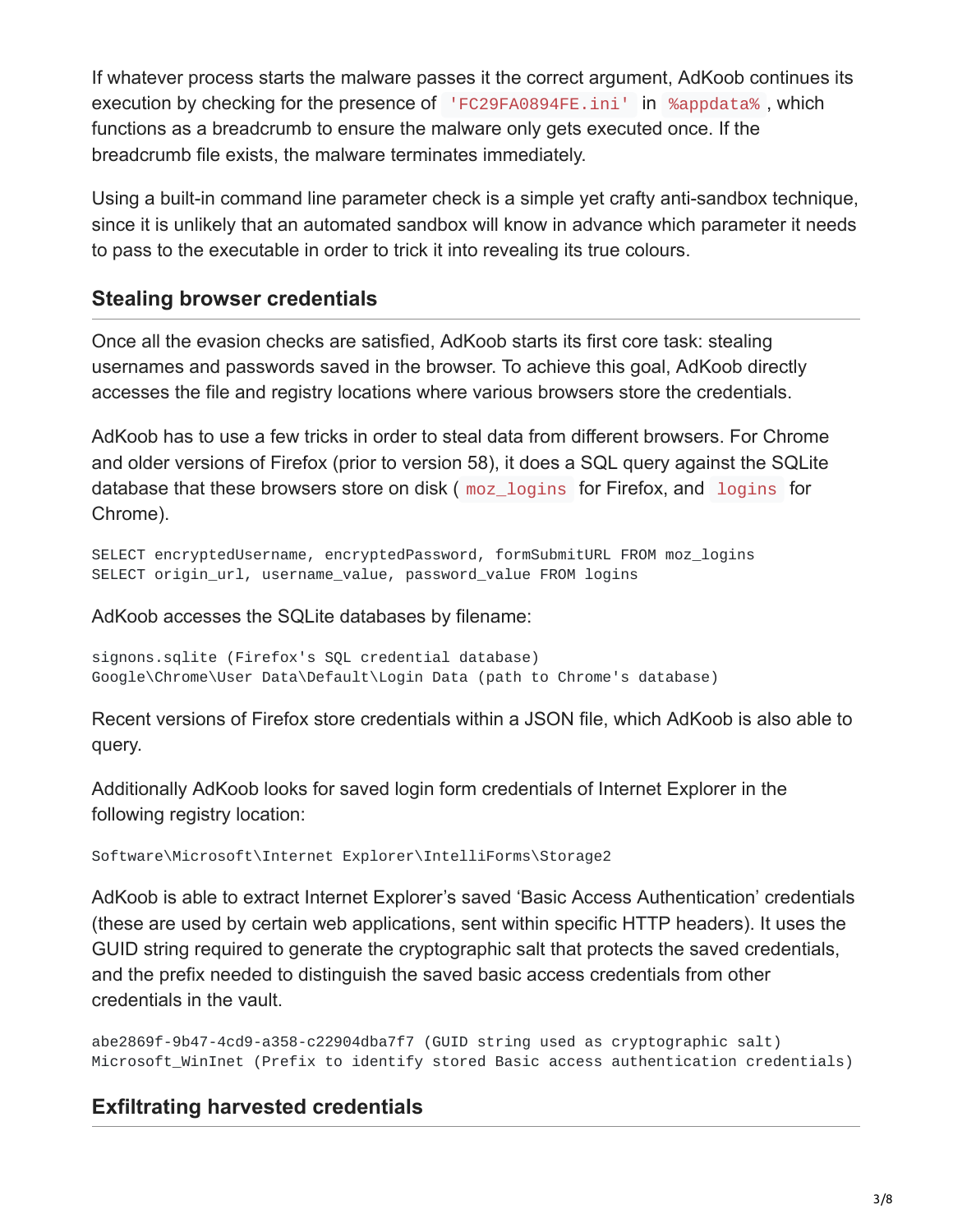After harvesting the credentials, AdKoob determines the victim's public IP address by making a HTTP request to either 'useragent.cc' or 'mybrowserinfo.com' . Besides the victim's public IP address, basic information about the machine is also collected.

Harvested browser credentials are encoded and then sent to the attacker over HTTPS, using two URLs hardcoded in the malware. A separate POST request is made for each browser. For the analyzed sample, the exfiltration URLs (obfuscated here) were:

hxxps://104[.]200[.]131[.]253:1989/stats1.asp hxxps://45[.]32[.]91[.]128:1989/stats1.asp

An example decoded request looks like:

```
3ED4ACD2B09E4389E997B918A9A7ADB4B07A4611BF|Windows NT 6.1<<1.2.3.4|UTC+00:00 GMT
Standard Time|chrome|Mozilla/5.0 (Windows NT 6.1; Win64; x64) AppleWebKit/537.36
(KHTML, like Gecko) Chrome/67.0.3396.99
Safari/537.36{||}aHR0cHM6Ly9hY2NvdW50cy5nb29nbGUuY29tL3NpZ25pbi92Mi9zbC9wd2Q=|dGVzdGNy
```
The fields in the decoded request are described below:

| <b>Field</b>                                                                                     | <b>Data</b>                                |
|--------------------------------------------------------------------------------------------------|--------------------------------------------|
| Unique machine identifier<br>(derived from hostname &<br>volume serial number of the<br>C-drive) | 3ED4ACD2B09E4389E997B918A9A7ADB4B07A4611BF |
| OS version                                                                                       | Windows NT 6.1                             |
| Public IP (example)                                                                              | 1.2.3.4                                    |
| Victim's local timezone                                                                          | UTC+00:00 GMT Standard Time                |
| AdKoob's browser identifier<br>string                                                            | chrome                                     |
| User agent (of the browser<br>from which the credentials<br>were stolen)                         | Mozilla/5.0 (Windows NT 6.1; Win64; x64)   |
| Base64 encoded browser<br>credential(s)<br>(website username password)                           | aHR0cHM6Ly9 dGVzdGNyZWQ= U2F2ZU1IIQ==      |
| <b>Bot identifier</b>                                                                            | yangyangfb                                 |

### **Facebook profile espionage**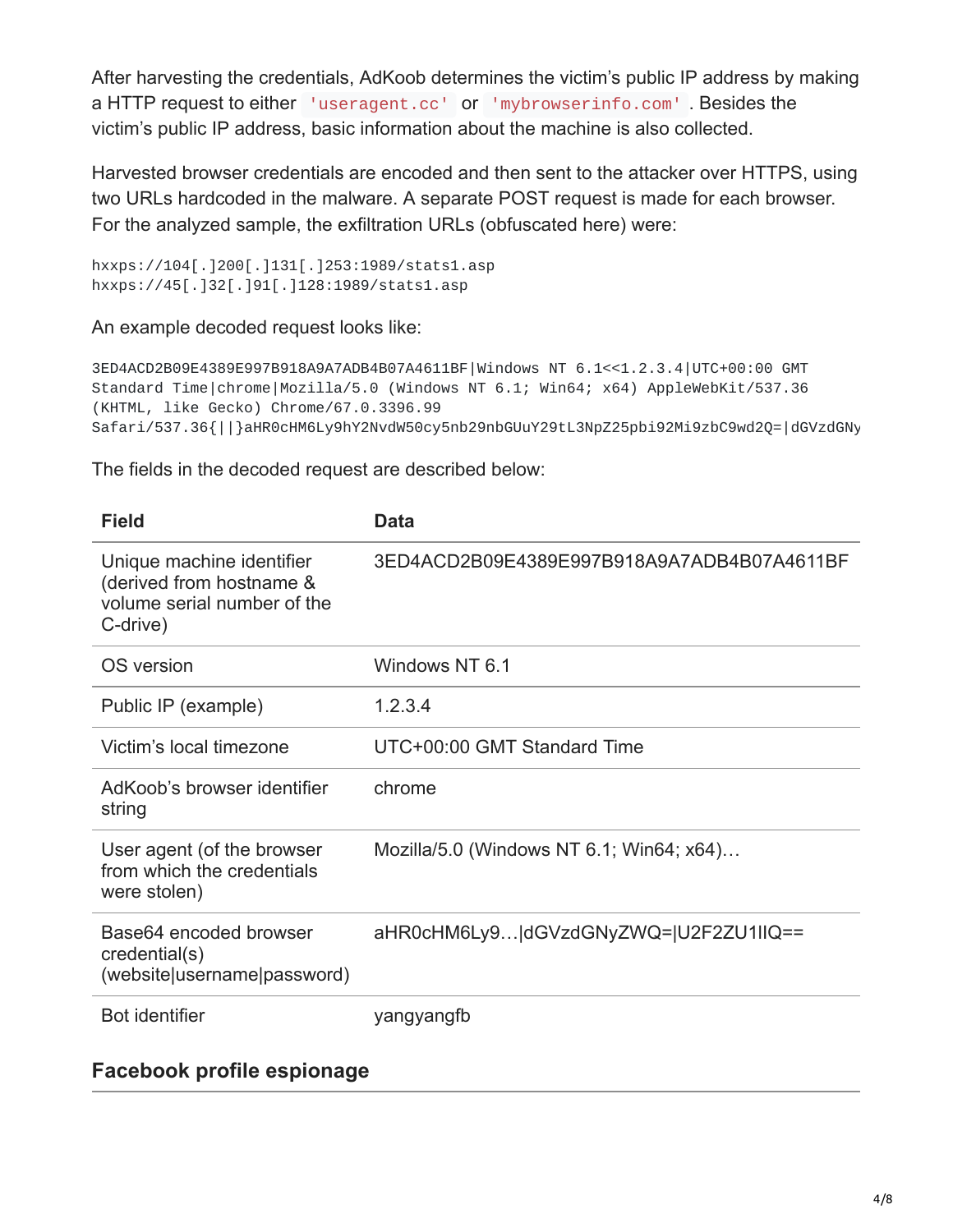Once the saved browser credentials are exfiltrated from the victim's machine, AdKoob starts its second core task: establishing a Facebook session and exfiltrating data from the victim's Facebook profile. AdKoob uses two methods to establish a Facebook session.

The first method relies on using an existing Facebook session stored in the user's browser via Facebook authentication cookies. AdKoob goes through the victim's installed browsers, and specifically looks for cookies related to the facebook.com domain.



Image Three: AdKoob looking for Facebook cookies stored in Chrome browser Similar to saved credentials, cookies are stored in a SQLite database in Firefox and Chrome. We can easily spot the following SQL queries used by AdKoob to query the cookies:

SELECT \* FROM cookies WHERE cookies.host\_key LIKE "%.facebook.com"; SELECT \* FROM moz\_cookies WHERE moz\_cookies.host LIKE "%.facebook.com";

Besides Chrome and Firefox, AdKoob also queries the cookies of Internet Explorer and Microsoft Edge for the presence of Facebook cookies.

The second method involves using the browser credentials AdKoob has already stolen. If any of these are for Facebook, AdKoob attempts to log in to Facebook by sending the appropriate HTTP requests. If successful, it is able to get hold of additional Facebook session cookies.

Once successfully authenticated to Facebook, AdKoob proceeds with its espionage payload. It launches a series of requests to a list of Facebook URLs. The malware inspects the response data from each request using a corresponding set of regular expressions. This technique enables AdKoob to identify items of interest within the victim's Facebook profile.

The first three requests are to the following Facebook URLs:

https://www.facebook.com/ https://www.facebook.com/username/about https://www.facebook.com/bookmarks/pages

From these requests, AdKoob exfiltrates the following data: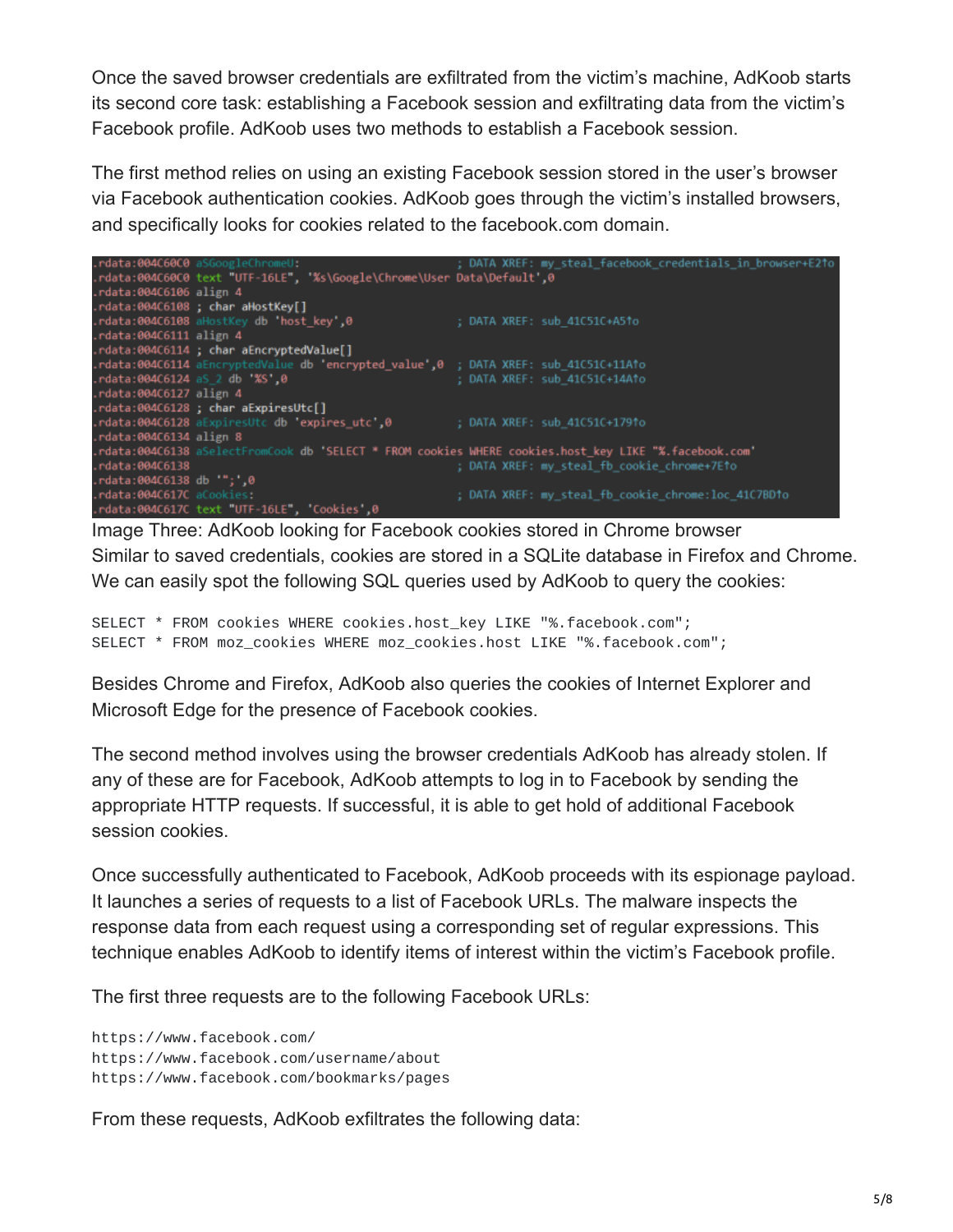- 1.
- Facebook Locale (parameter which defines the user's preferred interface language, region)
- Facebook User ID (a string of numbers that doesn't personally identify a Facebook user but does connect to a Facebook user's profile)
- Facebook Profile username (username chosen by the user, which is used in the custom link to the users's Facebook profile, e.g. www[.]facebook.com/janedoe3)
- Various info from the about section of the user's Facebook profile (including the user's full name and birthday).
- Name(s) of Facebook page(s) the user created

# **Interest in advertisement spending**

After having spied on the victim's Facebook profile data, AdKoob continues by making a series of interesting requests to an interface which isn't used by everyday Facebook users, relating to paid advertisement campaigns. Businesses have the possibility to create an advertisement account on Facebook, and use that account to promote a Facebook page or website via a specific campaign. Various parameters can be defined by the user, for example the demography of users on which the campaign should focus.

For each advertisement campaign, the user can define a budget via the Facebook Ads manager interface, where he can also get a clear overview on the results and spending of the advertisement campaign.

| $\equiv$ Ads Manager                     |                                       |                                                | Help <sup>@</sup><br>$\alpha$<br>Search |                                                 |                 |                          |                              |                                         |                      |  |
|------------------------------------------|---------------------------------------|------------------------------------------------|-----------------------------------------|-------------------------------------------------|-----------------|--------------------------|------------------------------|-----------------------------------------|----------------------|--|
| 1881 William (66)<br>$-21$<br>٠          |                                       |                                                |                                         | Review and Publish (1)<br><b>Discard Drafts</b> |                 |                          |                              |                                         |                      |  |
| Q Search =                               | $Y$ Filters $=$                       | Add filters to narrow the data you are seeing. |                                         |                                                 |                 |                          |                              | This month: Jul 1, 2018 - Jul 7, 2018 = |                      |  |
| <b>EE:</b> Account Overview<br>Campaigns |                                       |                                                |                                         |                                                 |                 | <b>HE</b> Ad Sets        | 口<br>Ads                     |                                         |                      |  |
| $+$ Create                               | $D$ uplicate $\forall$ Edit $\forall$ | More $\sqrt{}$                                 | Rules =                                 |                                                 |                 | Columns: Performance =   |                              | Breakdown =                             | $Export =$           |  |
|                                          | Campaign Name                         |                                                | Α                                       | Reach                                           | Impressions     | Cost per<br>Result       | Amount Spent                 | Ends                                    | Frequent             |  |
| m                                        | Test Campaign Name                    |                                                |                                         | $\sim$                                          |                 | Per Link Click           | \$0.00                       | Ongoing                                 |                      |  |
|                                          | > Results from 1 campaign ()          |                                                |                                         | $\sim$<br>People                                | $\sim$<br>Total | $\sim$<br>Per Link Click | \$0.00<br><b>Total Spent</b> |                                         | $\sim$<br>Per Person |  |

Image four: Facebook's ads manager interface

AdKoob makes a request to the URL on which this interface is served. It then checks the response and extracts the ad account ID (a string of numbers which uniquely identify the advertisement account) and the total amount of money which has been spent on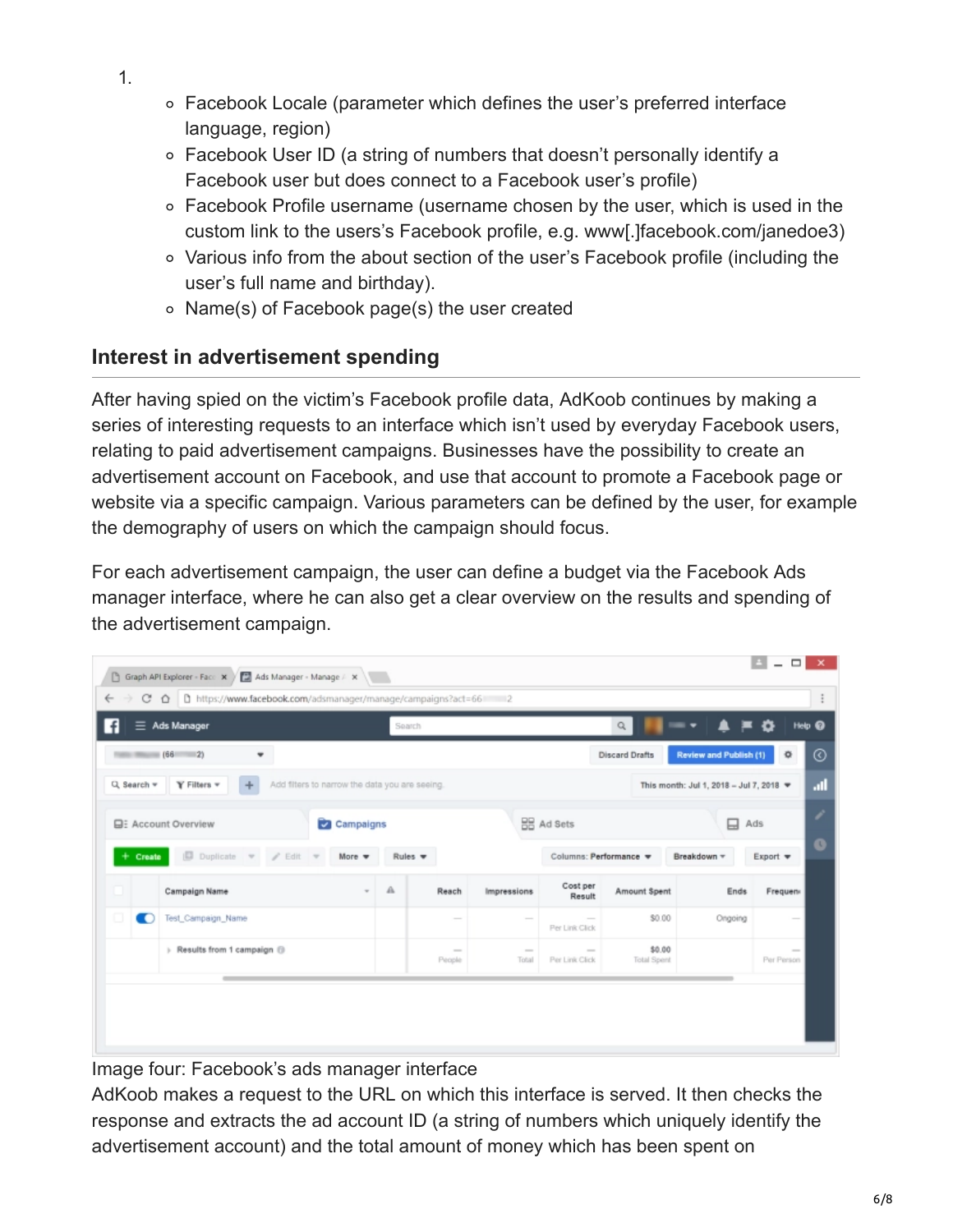advertisement campaigns.

The extracted ad account ID is then used to make a query to the Facebook Graph API, a programmer's interface which allows a programmer to query information from a Facebook account. The following query is launched by AdKoob:

```
act_<adaccountid>/campaigns?date_preset=this_month&fields=
["boosted_action_type","brand_lift_studies","buying_type","effective_status","name","s
[]&include_headers=false&limit=20&locale=en_US&method=get&pretty=0&sort=
["delivery_info_ascending","spent_descending","stop_time_descending","start_time_desce
["total_count"]&suppress_http_code=1
```
The query and corresponding result can be simulated via the graphical Facebook graph API explorer, a Facebook tool for developers to test their Facebook graph queries, as shown in image five.



Image five: AdKoob's query emulated in Facebook's Graph API Explorer The query launched by AdKoob steals various information from advertisement campaigns, such as its campaign name, amount of money currently spent and the ad campaign's budget limit.

*This is perhaps the most interesting thing about AdKoob – the payload suggests the criminals behind the attack are targeting business users. For the simple reason that regular home users are unlikely to use Facebook advertisement campaigns.*

All the extracted Facebook data gets sent to the same hardcoded URLs as those which were used to exfiltrate the browser credentials. In addition to the stolen data from the Facebook account, the Facebook cookies and the Facebook login credentials (if present on the victim's machine) are also exfiltrated.